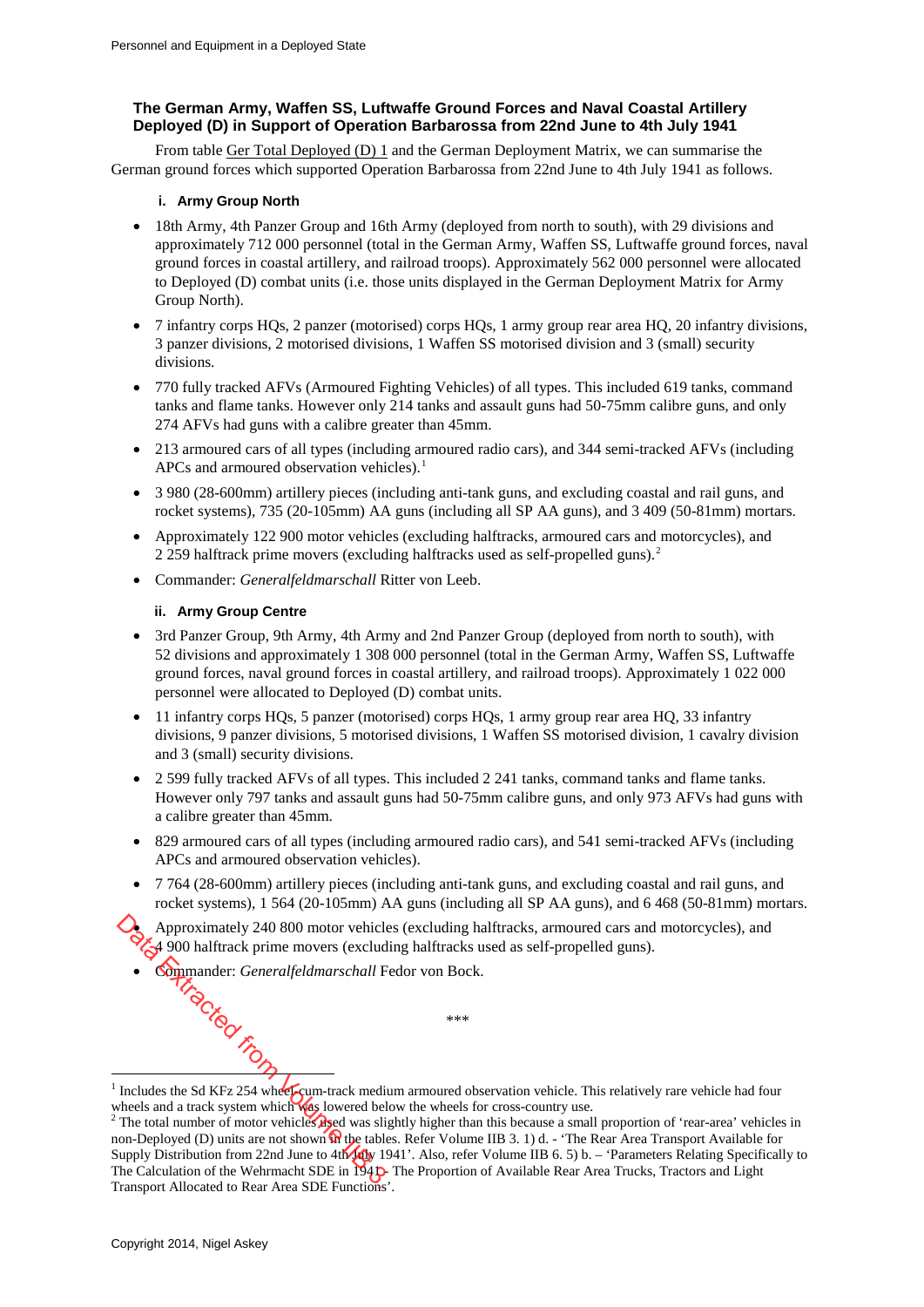## **iii. Army Group South**

- 6th Army, 1st Panzer Group and 17th Army (deployed from north to south in southern Poland), and 11th Army in Rumania, with 41 divisions and approximately 1 013 000 personnel (total in the German Army, Waffen SS, Luftwaffe ground forces, naval ground forces in coastal artillery, and railroad troops). Approximately 804 000 personnel were allocated to Deployed (D) combat units.
- 10 infantry corps HQs, 3 panzer (motorised) corps HQs, 1 army group rear area HQ, 25 infantry divisions, 5 panzer divisions, 2 motorised divisions, 1 Waffen SS motorised division, 1 mountain division, 4 light infantry divisions and 3 (small) security divisions.
- 962 fully tracked AFVs of all types. This included 821 tanks, command tanks and flame tanks. However only 446 tanks and assault guns had 50-75mm calibre guns, and only 491 AFVs had guns with a calibre greater than 45mm.
- 319 armoured cars of all types (including armoured radio cars), and 170 semi-tracked AFVs (including APCs and armoured observation vehicles).
- 5 658 (28-600mm) artillery pieces (including anti-tank guns, and excluding coastal and rail guns, and rocket systems), 1 277 (20-105mm) AA guns (including all SP AA guns), and 4 965 (50-81mm) mortars.
- Approximately 171 800 motor vehicles (excluding halftracks, armoured cars and motorcycles), and 3 145 halftrack prime movers (excluding halftracks used as self-propelled guns).
- Commander: *Generalfeldmarschall* Gerd von Rundstedt.

## **iv. Norway Army,** *Befehlsstelle Finnland* **(East Front Only)**

- Part of the Norway Mountain Corps, and 36th Corps (a Reduced Strength Special Corps Command HoH. Kdo.), (deployed from north to south), with 4 divisions and approximately 88 000 personnel (total in the German Army, Waffen SS, Luftwaffe ground forces, naval ground forces in coastal artillery, and railroad troops). Approximately 78 000 personnel were allocated to Deployed (D) combat units.
- 2 infantry corps HQs, 2 infantry divisions, 2 mountain divisions and 1 Waffen SS motorised brigade.
- 114 fully tracked AFVs of all types. This included 114 tanks, command tanks and flame tanks. However none of the tanks had 50-75mm calibre guns, and only 10 tanks had guns with a calibre greater than 45mm.
- 578 (28-600mm) artillery pieces (including anti-tank guns, and excluding coastal and rail guns, and rocket systems), 115 (20-105mm) AA guns (including all SP AA guns), and 646 (50-81mm) mortars.
- Approximately 11 500 motor vehicles (excluding halftracks, armoured cars and motorcycles), and 173 halftrack prime movers (excluding halftracks used as self-propelled guns).
- Commander Norway Army: *Generaloberst* von Falkenhorst.

### **v. OKH Reserves**

- 2nd Army (deployed behind Army Group Centre), 12 divisions and 239 000 personnel (total in the German Army, Waffen SS, Luftwaffe ground forces, naval ground forces in coastal artillery, and railroad troops). Approximately 200 000 personnel were allocated to Deployed (D) combat units.
- 4 infantry corps HQs, 11 infantry divisions (including the SS Police Division) and 1 mountain division.
- 6 armoured cars of all types (including armoured radio cars).
- 1 686 (28-600mm) artillery pieces (including anti-tank guns, and excluding coastal and rail guns, and rocket systems), 78 (20-105mm) AA guns (including all SP AA guns), and 1 593 (50-81mm) mortars.
- Approximately 30 300 motor vehicles (excluding halftracks, armoured cars and motorcycles), and 271 **halftrack** prime movers (excluding halftracks used as self-propelled guns).

# **vi. Total, East Front**

- 3 Army Group HQs, 4 Panzer Group HQs, 8 army HQs, 34 infantry and mountain corps HQs, and 10 motorised (panzer) corps HQs, with 3 359 000 personnel (total in the German Army, Waffen SS, Luftwaffe ground forces, naval ground forces in coastal artillery, and railroad troops). Approximately 2 665 000 personnel were allocated to Deployed (D) combat units. 1 686 (28-600mm) artillery pieces (in<br>
Spocket systems), 78 (20-105mm) AA<br>
Paproximately 30 300 motor vehicles<br>
271 halftrack prime movers (excludin<br>
vi. Total, East Front<br>
3 Army Group HQs, 4 Panzer Group<br>
10 motorised (p
	- 138 divisions made up of  $\mathcal{P}$  infantry divisions (including the SS Police Division), 17 panzer divisions, 9 motorised divisions, 3 Waffert SS motorised divisions, 1 cavalry division, 4 mountain divisions, 4 light infantry divisions and 9 (small) security divisions.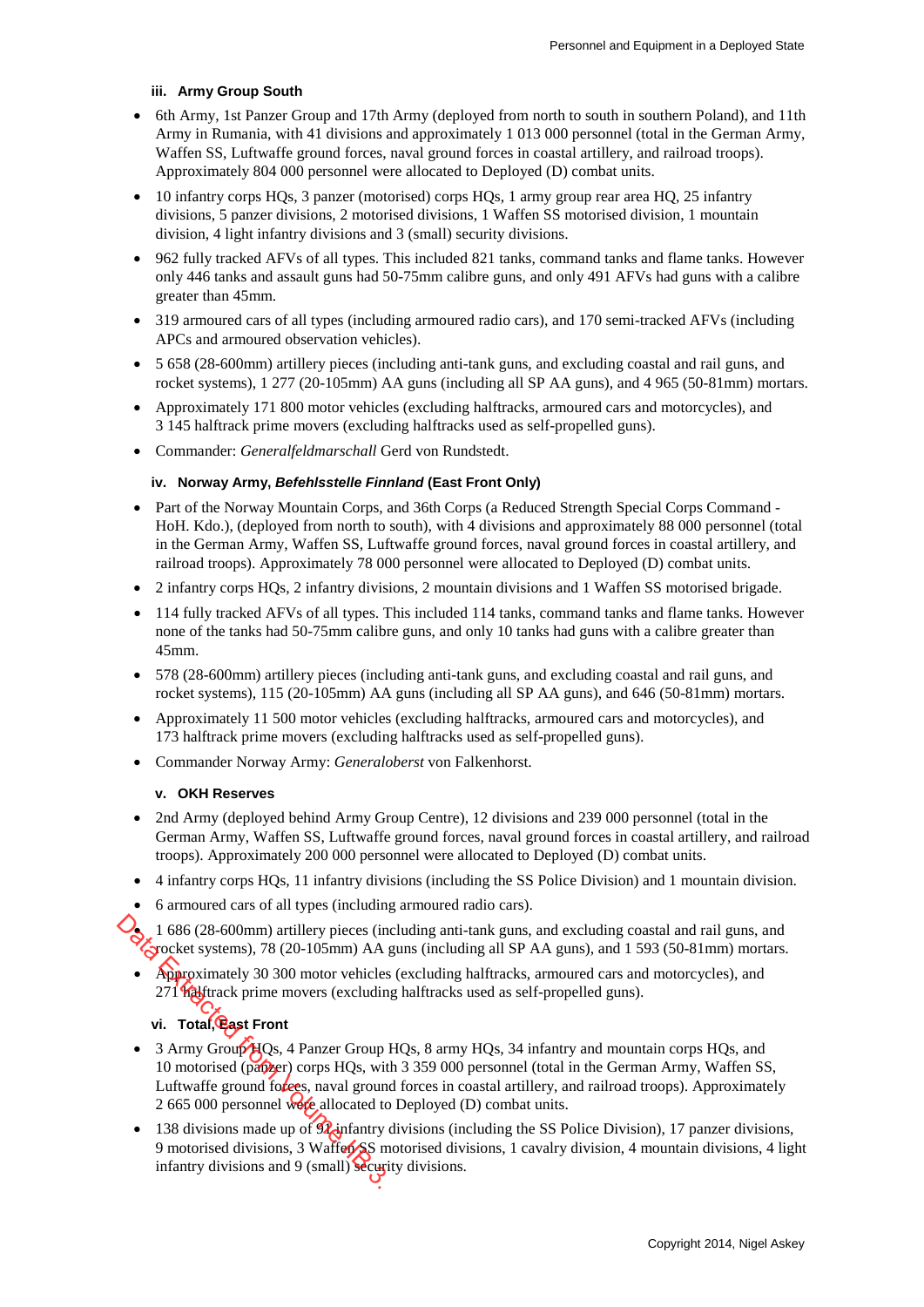- 4 445 fully tracked AFVs of all types. These comprised 3 795 tanks, command tanks and flame tanks, 301 assault guns, 257 light tank destroyers and SP guns, and 92 pionier (combat engineer) and ammunition transport vehicles. However, it should be noted that only 1 457 fully tracked AFVs (33%) were tanks or assault guns with 50-75mm calibre guns (i.e. were Pz IIIs (50mm), Pz IVs or StuG IIIs), and only 1 748 AFVs (39%) had guns with a calibre greater than 45mm. In addition, 642 fully tracked AFV (14%) had only MG armament or no mounted armament at all, while another 817 AFVs (18%) were light Pz IIs with only 20mm cannon armament.
- 1 367 armoured cars of all types (including armoured radio cars), and 1 055 semi-tracked AFVs (including APCs and armoured observation vehicles).
- 19 666 (28-600mm) artillery pieces (including anti-tank guns, and excluding coastal and rail guns, and rocket systems), 3 769 (20-105mm) AA guns (including all SP AA guns and 622 8.8cm Flak guns), and 17 081 (50-81mm) mortars.
- At least 577 200 motor vehicles (excluding halftracks, armoured cars and motorcycles), and 10 748 halftrack prime movers (excluding halftracks used as self-propelled guns).

\*\*\*\*

At this point it is worth examining the distribution of personnel within the Wehrmacht forces that invaded the USSR on 22nd June 1941. As already noted, there were approximately 3 359 000 personnel in the German Army, Waffen SS, Luftwaffe ground forces, naval ground forces (in coastal artillery) and railroad troops, supporting Operation Barbarossa from 22nd June to 4th July 1941. This force comprised approximately 3 138 600 German Army, Waffen SS, naval coastal artillery and railroad personnel, and 220 700 Luftwaffe ground forces personnel. The Luftwaffe ground forces personnel was made up of 54 800 in Luftwaffe flak units, 20 500 in Luftwaffe-Army liaison units (these units were embedded in the field army), and 145 400 in Luftwaffe supply units.

Excluded from table Ger Total Deployed (D) 1 is approximately 146 300 Luftwaffe flight and flight support personnel, and all personnel from the Todt Organisation (*Organisation Todt* – OT) and the Reich Labour Service (*Reichsarbeitsdienst* – RAD)). The OT and RAD did not maintain ground combat units and were not part of the Wehrmacht. The total Luftwaffe personnel on the East Front from 22nd June to 4th July 1941 was therefore approximately 367 000. The 146 300 Luftwaffe flight (air crews) and flight support personnel were supporting [3](#page-2-0) 914 aircraft (of all types), which equates to around 37 personnel per aircraft.<sup>3</sup>

\*\*\*\*

-

<span id="page-2-0"></span><sup>&</sup>lt;sup>3</sup> Refer Volume IIB 5. - 'The Luftwaffe in 1941'. This was typical of a WWII era Western air force (the Soviet VVS in 1941 had considerably fewer support personnel per aircraft). Obviously bomber units and larger aircraft tended to have more supporting personnel. The flight support personnel includes those in aircraft ground crews, aircraft maintenance and repair units, aircraft refuelling and rearming units, air intelligence and weather units, and air-traffic control: generally all the personnel needed to support an operational and field. The flight support personnel did not include those in 'Luftwaffe supply units'. The latter mostly operated 'off-airfield', and were responsible for moving the fuel, ordnance and aircraft spare parts from supply depots to the operational airfields.  $\frac{1}{2}$ <br>  $\frac{1}{2}$ <br>
Refer Volume IIB 5. - 'The Leftwaffe in 1941'.<br>
Refer Volume IIB 5. - 'The Leftwaffe in 1941'.<br>
upporting personnel. The flight support personnel per airc<br>
upporting personnel. The flight support per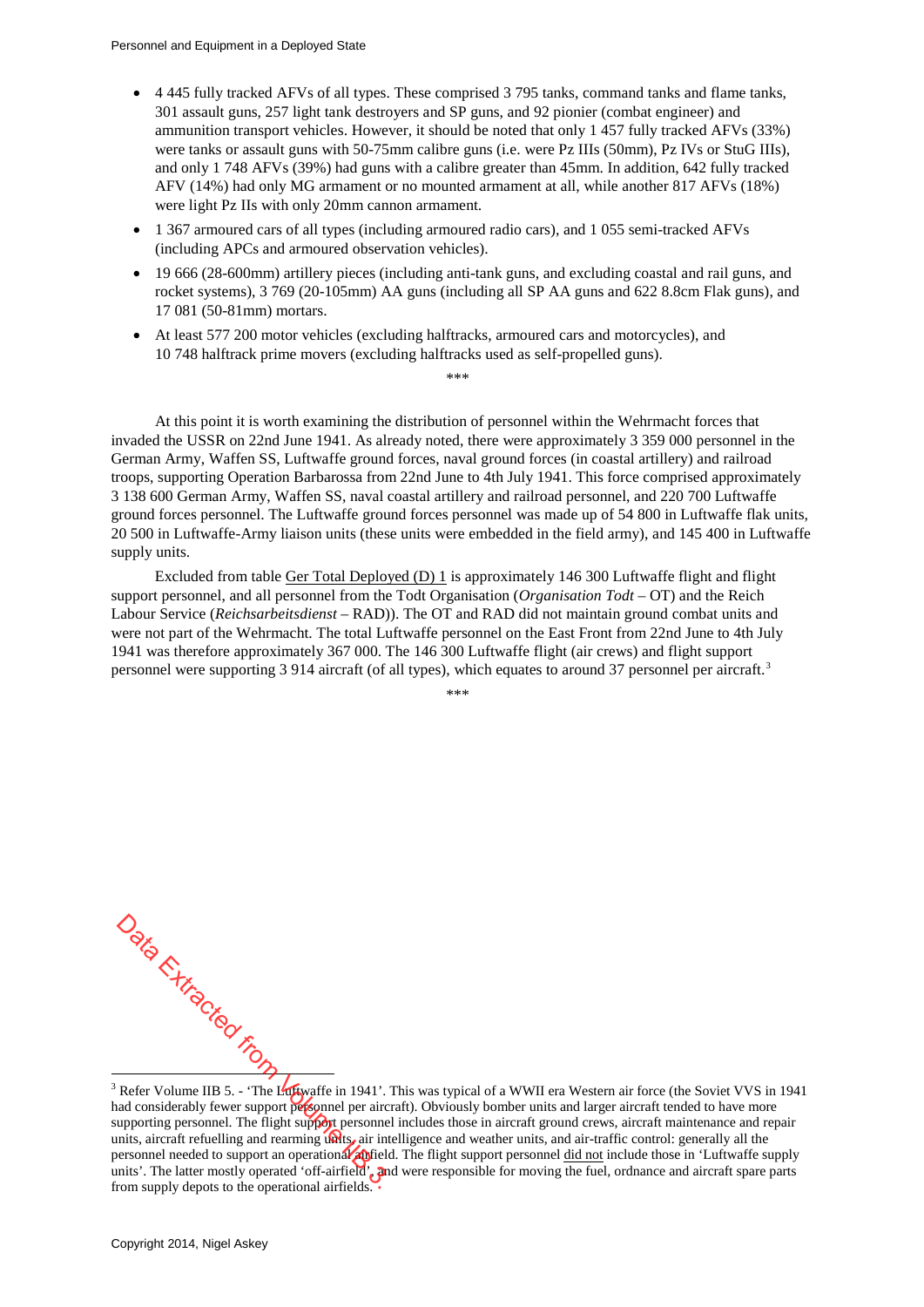## **The German Army, Waffen SS, Luftwaffe Ground Forces and Naval Coastal Artillery, Deployed (D) in the Western Fronts and the Replacement Army from 22nd June to 4th July 1941**

### **i. Norway Army (Norway Occupation Duties)**

- Norway Army with 7 divisions and 124 000 personnel (total in the German Army, Waffen SS, Luftwaffe ground forces, naval ground forces in coastal artillery, and railroad troops). Approximately 103 000 personnel were allocated to Deployed (D) combat units.
- 2 infantry corps HQs, part of the Norway Mountain Corps, and 7 infantry divisions.
- 564 (28-600mm) artillery pieces (including anti-tank guns, and excluding coastal and rail guns, and rocket systems), approximately 780 (100-280mm) coastal guns, and 693 (50-81mm) mortars.<sup>[4](#page-3-0)</sup>
- Approximately 13 800 motor vehicles (excluding halftracks, armoured cars and motorcycles), and 51 halftrack prime movers (excluding halftracks used as self-propelled guns).
- Commander: *Generaloberst* von Falkenhorst.

#### **ii. Army Group D (France-Low Countries)**

- 7th Army, 1st Army and 15th Army, with 43 divisions and 509 000 personnel (total in the German Army, Waffen SS, Luftwaffe ground forces, naval ground forces in coastal artillery, and railroad troops). Approximately 436 000 personnel were allocated to Deployed (D) combat units.
- 8 infantry corps HQs, 43 infantry divisions and 2 panzer brigades.
- 357 fully tracked AFVs of all types. This included 330 tanks, command tanks and flame tanks. However only 6 tanks and assault guns had 50-75mm calibre guns, and only 131 AFVs had guns with a calibre greater than 45mm.
- 2 (army) armoured cars and 7 semi-tracked AFVs (including APCs and armoured observation vehicles).<sup>[5](#page-3-1)</sup>
- 3 076 (28-600mm) artillery pieces (including anti-tank guns, and excluding coastal and rail guns, and rocket systems), 82 (20-105mm) Army AA guns (including all SP AA guns), and 2 871 (50-81mm) mortars.<sup>[6](#page-3-2)</sup>
- Approximately 49 500 motor vehicles (excluding halftracks, armoured cars and motorcycles), 130 halftrack prime movers (excluding halftracks used as self-propelled guns).
- Commander: *Generalfeldmarschall* von Witzleben, who also acted as the *Oberbefehlshaber West* (OB West - Commander in Chief, West).[7](#page-3-3)

#### **iii. 12th Army (Yugoslavia-Serbia-Greece-Crete)**

- 12th Army with 12 divisions and 169 000 personnel (total in the German Army, Waffen SS, Luftwaffe ground forces including airborne forces, naval ground forces in coastal artillery, and railroad troops). Approximately 139 000 personnel were allocated to Deployed (D) combat units.<sup>[8](#page-3-4)</sup>
- 2 infantry corps HQs, 9 infantry divisions, 2 mountain divisions, 1 Air Corps HQ (*Luftwaffe* organisation) and 1 Parachute Division (with an additional glider borne infantry regiment).
- 22 fully tracked AFVs of all types. This included 22 tanks, command tanks and flame tanks. However none of the AFVs had guns with a calibre greater than 45mm.
	- 2 (army) armoured cars of all types (including armoured radio cars).[9](#page-3-5)

<span id="page-3-0"></span><sup>-</sup><sup>4</sup> Excludes Luftwaffe flak guns (included in 'Germany and the Remainder of Occupied Europe, and the Replacement Army' below).

<span id="page-3-1"></span> $<sup>5</sup>$  These were in the 271st Infantry Division, which had the 227th Schnelle Battalion and an assault gun battery. Excludes a</sup> handful of obsolete armoured cars, such as the Kfz 13, issued to order-police units, and some captured French vehicles issued to security/occupation units. The precise number is unknown.

<span id="page-3-3"></span><span id="page-3-2"></span> $6$  Excludes Luftwaffe flak guns, Ibid note 26.

<sup>7</sup> *Oberbefehlshaber West* (OB West) was the German Army Command in the West, and had overall command of th[e German](http://en.wikipedia.org/wiki/Wehrmacht)  Army on the Western Front during most of [World War II](http://en.wikipedia.org/wiki/World_War_II) (the *[Westheer](http://en.wikipedia.org/wiki/Westheer)*). It was directly subordinate to the [German Armed](http://en.wikipedia.org/wiki/German_Armed_Forces_High_Command)  Forces High Command (OKW). The area under the command of the OB West varied as the war progressed, and in 1941 it extended as far west as the French Atlantic coast. Note, at this time *Luftflotte* 3 (in France) reported directly to the Oberkommando der Luftwaffe (OKL), Which in turn reported to OKW.<br><sup>8</sup> Includes *Militarbefehlshaber* (MB) Serbiot Military Governor in Serbia).<br><sup>9</sup> These were in the 46th Infantry Division, which had transferred to the East 2 (army) armoured cars of all types (i<br>
Excludes *Endwarfte flak guns* (included in 'Gerrelow).<br>
These were in the 271st Infantry Division, which<br>
andful of obsolet **Contains** and as the KH stated to security/occuption un

<span id="page-3-4"></span>

<span id="page-3-5"></span>obsolete armoured cars issued to security/occupation units. The precise number is unknown.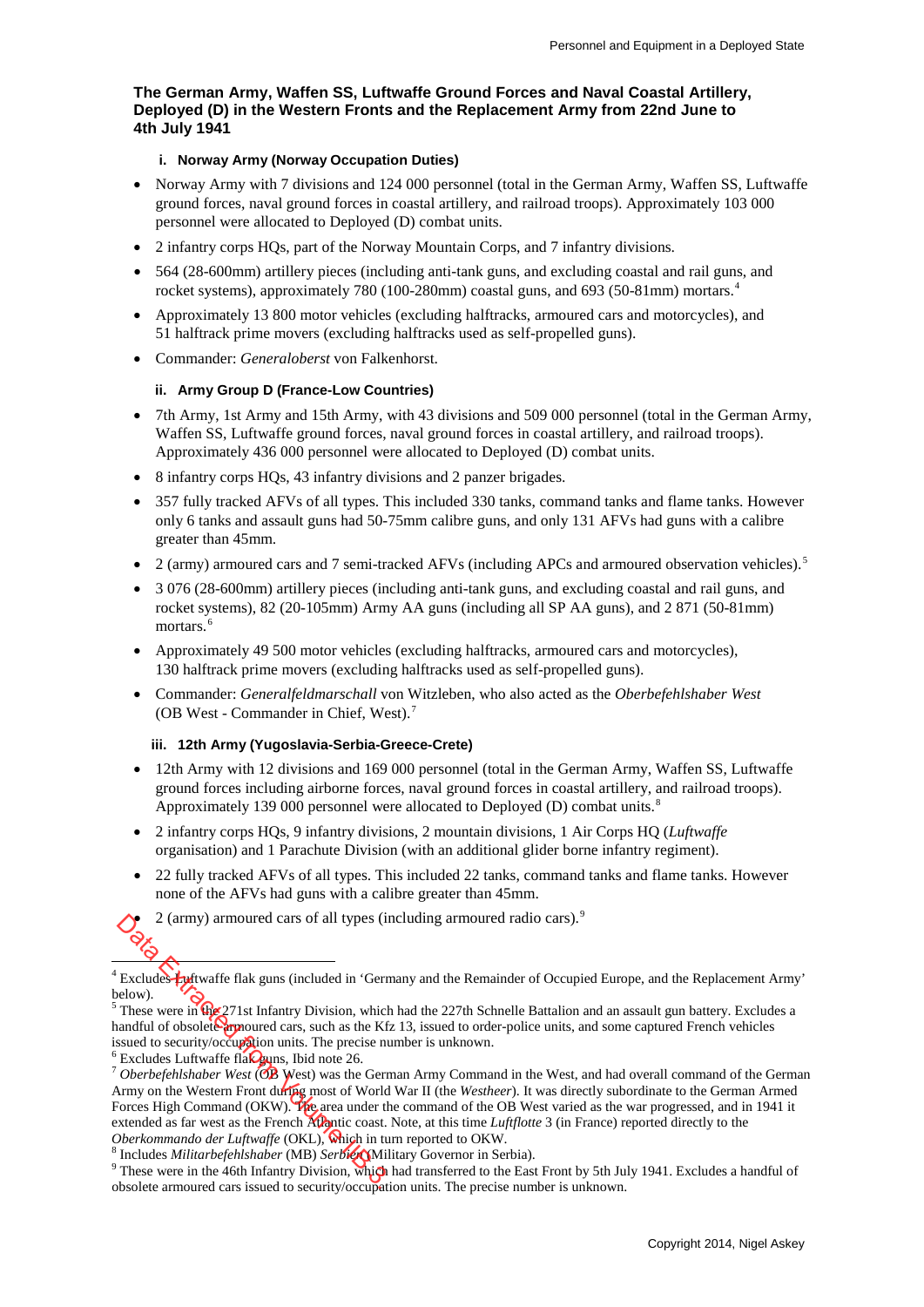- 1 084 (28-600mm) artillery pieces (including anti-tank guns, and excluding coastal and rail guns, and rocket systems), 52 (20-105mm) Army AA guns (including all SP AA guns), and 1 002 (50-81mm) mortars.<sup>[10](#page-4-0)</sup>
- Approximately 21 300 motor vehicles (excluding halftracks, armoured cars and motorcycles), and 182 halftrack prime movers (excluding halftracks used as self-propelled guns).
- Commander: *Generalfeldmarschall* List.

#### **iv. Deutsches Afrikakorps (D.A.K) (North Africa)**

- *Deutsches Afrikakorps* (D.A.K) with 2 divisions and 83 000 personnel (total in the German Army, Waffen SS, Luftwaffe ground forces, naval ground forces in coastal artillery, and railroad troops). Approximately 45 000 personnel were allocated to Deployed (D) combat units.
- 1 panzer (motorised) corps HQ, 1 panzer division and 1 motorised division (with a full panzer regiment attached).<sup>[11](#page-4-1)</sup>
- 357 fully tracked AFVs of all types. This included 320 tanks, command tanks and flame tanks. However, only 182 tanks and assault guns had 50-75mm calibre guns, and only 209 AFVs had guns with a calibre greater than 45mm.
- 70 armoured cars of all types (including armoured radio cars), and 83 semi-tracked AFVs (including APCs and armoured observation vehicles).
- 255 (28-600mm) artillery pieces (including anti-tank guns, and excluding coastal and rail guns, and rocket systems), 172 (20-88mm) AA guns (including all SP AA guns), and 216 (50-81mm) mortars.
- Approximately 21 100 motor vehicles (excluding halftracks, armoured cars and motorcycles), and 329 halftrack prime movers (excluding halftracks used as self-propelled guns).
- Commander: *Generalleutnant* Rommel.

\*\*\*

#### **v. Germany and the Remainder of Occupied Europe, and the Replacement Army**

Includes the following military and military-government administrative 'commands':

- o *Militarbefehlshaber* (MB) *Belgien und Nordfrankreich*: Military Commander (also sometimes called Military Governor) in Belgium and Northern France.<sup>[12](#page-4-2)</sup>
- o *Militarbefehlshaber* (MB) *Frankreich*: Military Commander in France.
- o *Wehrmachtsbefehlshaber* (WB) *Niederlande*: Armed Forces Commander Netherlands.
- o *Militarbefehlshaber* (MB) *im General-Gouvernement* (Military Commander in Occupied Poland also abbreviated MiG).<sup>[13](#page-4-3)</sup>
- o Luftwaffe ground forces in the West.
- o *Ersatzarmee* (Replacement/Training Army); with 6 army divisions and 31 replacement divisions and 4 (*Ersatz*) security brigades. Includes the *Befehlshaber Deutsch Truppen Danemark* (Commander of German Troops in Denmark) and the Commander of the Replacement Army in Bohemia and Moravia.<sup>[14](#page-4-4)</sup>

Note, most *Ersatzarmee* units, including the 31 replacement divisions, were not 'combat units', and the personnel and equipment in these divisions are therefore not considered to be Deployed (D) in the German FILARM model. Consequently, they are also not included in the German Deployment Matrix. However the *Ersatzarmee* also often had temporary control of various regular Wehrmacht combat units  $\aleph_{\text{CQ}}$ , the refitting army divisions in June 1941), which were combat units and are considered to be Deployed (D) in the German FILARM model. Consequently these units are included in the German Deployment Matrix. German FILARM model. Consequen<br>  $\mathcal{L}_{\mathbf{g}}$ . However the *Ersatzarmee* also often I<br>  $\mathcal{L}_{\mathbf{g}}$ , the refitting army divisions in Ju<br>
Deployed (D) in the German FILARM<br>
Deployent Matrix.<br>  $\mathcal{L}_{\mathbf{g}}$ <br>  $\mathcal{L}_{\mathbf{$ 

<sup>&</sup>lt;sup>10</sup> Excludes Luftwaffe fla**Dguns**, Ibid note 26.

<span id="page-4-1"></span><span id="page-4-0"></span><sup>&</sup>lt;sup>11</sup> Note, the 5th Light Division's organisation was closer to a panzer division than a light motorised division. It was redesignated the 21st Panzer Division on 1st August 1941.<br><sup>12</sup> Strictly translated, *Militarbefehlshaber* is military commander; but this position was also called 'Military Governor',

<span id="page-4-2"></span>which was more in line with the military government's administrative and security role.

<span id="page-4-3"></span><sup>&</sup>lt;sup>13</sup> Generalgouvernement was a military government which refers to Generalgouvernement fur die besetzten polnischen *Gebiete* (General Governorate for the Occupied Polish Territories). In October 1939 Hans Frank was appointed the 'Governor General', and in August 1941 Eastern Galicia (previously occupied by the Soviets) was included in this territory.

<span id="page-4-4"></span><sup>&</sup>lt;sup>14</sup> The Bohemia and Moravia protectorate (*Protektorat*): the German occupied part of Czechoslovakia.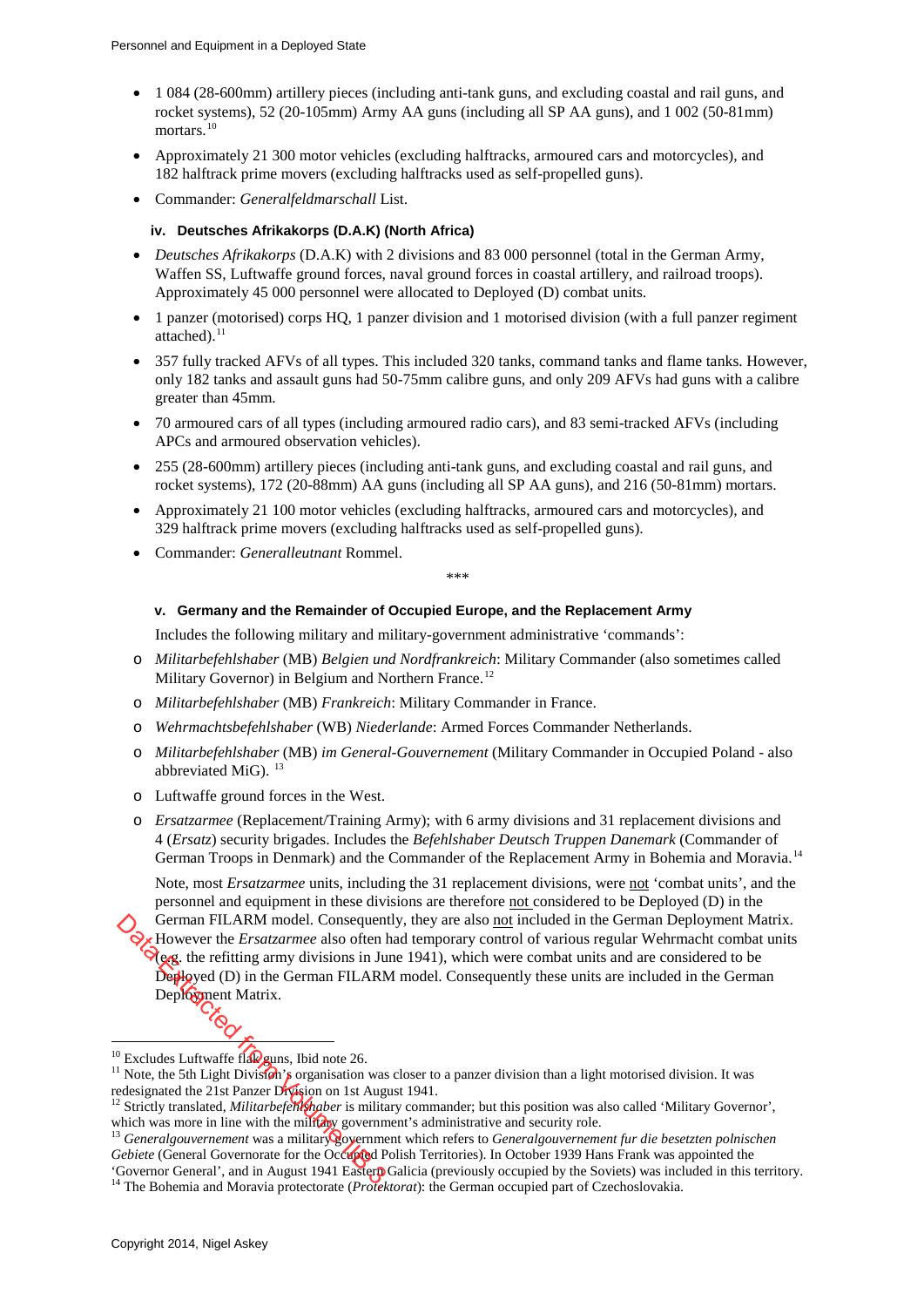• Total personnel amounted to approximately 1 076 000 in the German Army, Waffen SS, Luftwaffe ground forces, naval ground forces in coastal artillery, railroad troops, *Landesschutzen* (army-militia) units, *Wach* (Guard) units, and a few *Ersatz* (replacement) units deployed as combat capable. Approximately 852 000 of these personnel were allocated to Deployed (D) combat units (shown in the German Deployment Matrix).

**Excluded** (in Total Manpower in the Replacement Army in table Ger Total Deployed (D) 2) are approximately 915 000 personnel in Replacement Army units, which are **not** considered Deployed (D) combat units. These forces included 31 replacement divisions and a great many smaller units involved in tasks such as rear-area administration, training, instruction, medical, POW infrastructure, transport and rear-area support. If these units were included, the total personnel would be 1 991 000. The total number of personnel reporting to the Commander Replacement Army (i.e. the *Chef Heeresrustung und Befehlshaber der Ersatzarmee*) was approximately 1 240 000. [15](#page-5-0)

**Included** (in Total Manpower in the Replacement Army plus other forces) are: approximately 210 000 in *Landesschutzen* (army-militia) and *Wach* (Guard) battalions, 115 000 Field Army troops temporarily under the Commander Replacement Army, 143 000 army and SS personnel in security, administration, occupation and support functions (i.e. SDE functions), and 608 000 Luftwaffe ground force personnel. The large majority of the Luftwaffe personnel were in flak units and supporting infrastructure, deployed for the strategic air-defence of 'Greater Germany' (see below). Note, these Luftwaffe units did not report to the commander of the Replacement Army, and were under OKL and OKW control.

• 1 panzer (motorised) corps HQ, 3 infantry divisions, 2 panzer divisions, 1 motorised division, 31 replacement divisions (not Deployed (D)), and 18 Replacement Army command area HQs (*Wehrkreis*) including the 'protectorate' Bohemia and Moravia.<sup>[16](#page-5-1)</sup>

**Excluding the non-Deployed (D) Replacement Army elements**, the equipment comprised:

- 251 fully tracked AFVs of all types, of which 170 were tanks, command tanks and flame tanks. However only 103 tanks and assault guns had 50-75mm calibre guns, and only 115 AFVs had guns with a calibre greater than 45mm.
- 63 armoured cars of all types (including armoured radio cars), and 138 semi-tracked AFVs (including APCs and armoured observation vehicles).
- 531 (28-600mm) artillery pieces (including anti-tank guns, and excluding coastal and rail guns, and rocket systems), 12 247 (20-105mm) AA guns (including all SP AA guns), and 564 (50-81mm) mortars.
- Approximately 145 500 motor vehicles (excluding halftracks, armoured cars and motorcycles), 1 945 halftrack prime movers (excluding halftracks used as self-propelled guns).
- Commander Replacement Army (*Chef Heeresrustung und Befehlshaber der Erstazarmee*): *Generaloberst* Fromm.

\*\*\*\*

- $\frac{1}{\sqrt{2}}$ <br>  $\frac{1}{\sqrt{2}}$ <br>  $\frac{1}{\sqrt{2}}$ <br>  $\frac{1}{\sqrt{2}}$ <br>  $\frac{1}{\sqrt{2}}$ <br>  $\frac{1}{\sqrt{2}}$ <br>  $\frac{1}{\sqrt{2}}$ <br>  $\frac{1}{\sqrt{2}}$ <br>  $\frac{1}{\sqrt{2}}$ <br>  $\frac{1}{\sqrt{2}}$ <br>  $\frac{1}{\sqrt{2}}$ <br>  $\frac{1}{\sqrt{2}}$ <br>  $\frac{1}{\sqrt{2}}$ <br>  $\frac{1}{\sqrt{2}}$ <br>  $\frac{1}{\sqrt{2}}$ <br>  $\frac{1}{\sqrt{2}}$ 

<span id="page-5-1"></span><span id="page-5-0"></span><sup>&</sup>lt;sup>15</sup> Refer Volume IIB 4. 7) a. - 'The German Replacement Army *Wehrkreise* System' and for more detail on the units in the Replacement Army in June 1941. Also, Cable 'Distribution of Personnel Strength within the Replacement Army, June 1941' shows more detail of the personnel functions within the Replacement Army. In addition, the next section shows a breakdown of personnel included in the German FILARM model, which includes some elements of the Replacement Army. <sup>16</sup> Refer Volume IIB 4. 7) a. - 'The German Replacement Army *Wehrkreise* System'.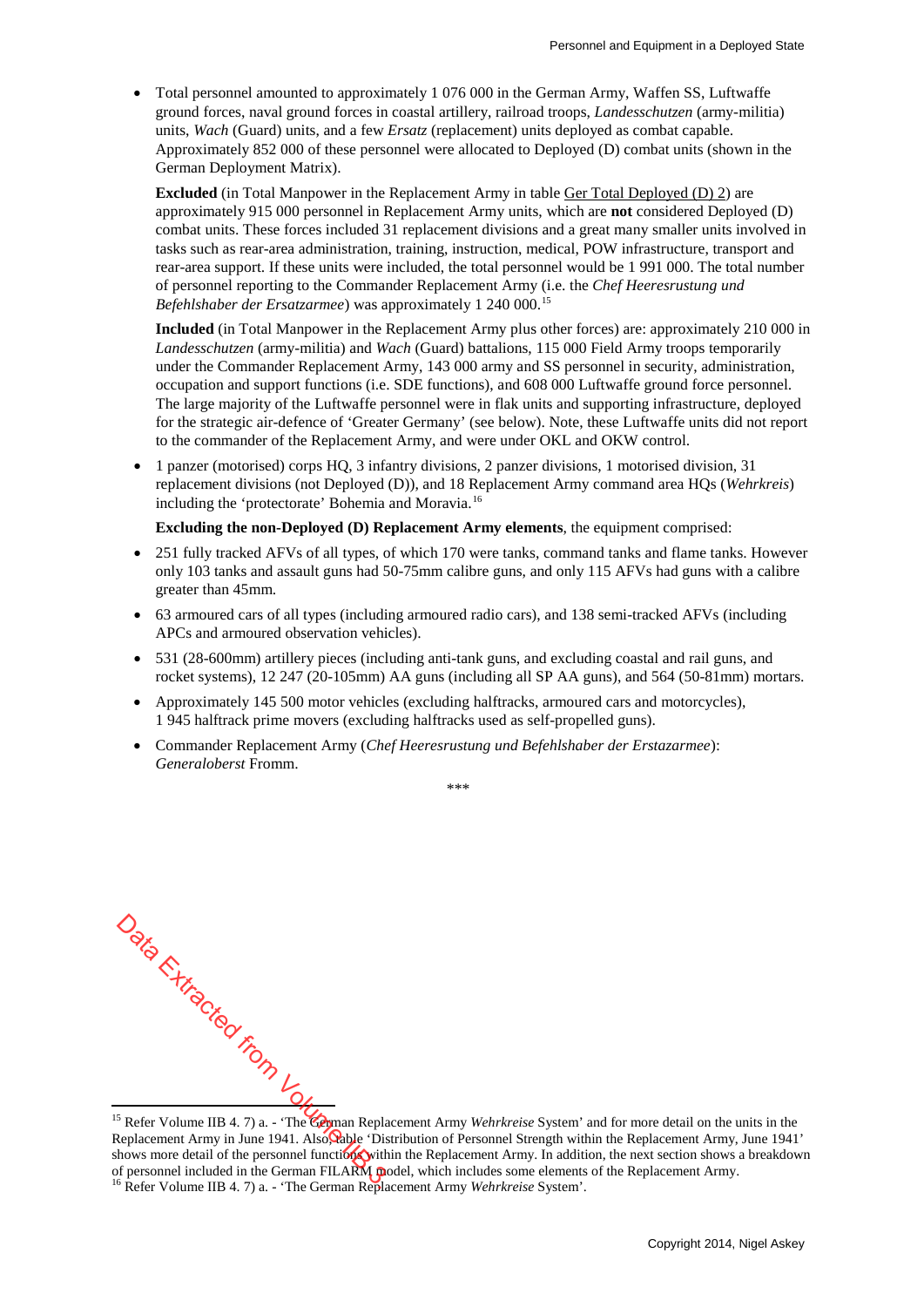# **The Total German Army, Waffen SS, Luftwaffe Ground Forces and Naval Coastal Artillery Deployed (D) in the Reich from 22nd June to 4th July 1941**

Excluding:

- **non-Deployed (D)** elements of the Replacement/Training Army (*Ersatzarmee)* (see above),
- non-coastal artillery elements of the German Navy (*Kriegsmarine*),
- Luftwaffe aircrew,
- Luftwaffe flight operations support and airfield support troops,
- Luftwaffe air-signals troops involved in radar, communication HQs and other strategic air-defence ground forces,
- Luftwaffe construction units, home defence units and other auxiliary organisations,

the Wehrmacht had the following personnel and equipment Deployed (D) during the early stages of Operation Barbarossa.[17](#page-6-0)

- 4 Army Group HQs, 4 Panzer Group HQs, 13 army HQs, 34 Infantry and Mountain Corps HQs, 12 Reduced Strength Corps Command HQs and 12 motorised (panzer) corps HQs.
- Approximately 5 320 000 personnel (total in the German Army, Waffen SS, Luftwaffe ground forces, security/militia forces, naval ground forces in coastal artillery, and railroad troops).<sup>[18](#page-6-1)</sup> Approximately 4 240 000 personnel were allocated to Deployed (D) combat units (i.e. those units displayed in the German Deployment Matrix).
- 208 divisions made up of 153 infantry divisions (including the SS Police Infantry Division), 20 panzer divisions, 11 motorised divisions (including the 5th Light Mechanised Division in Africa), 3 Waffen SS motorised divisions, 1 cavalry division, 6 mountain divisions, 4 light infantry divisions, 1 parachute division and 9 (small) security divisions.
- 5 432 fully tracked AFVs of all types. These comprised 4 637 tanks, command tanks and flame tanks, 356 assault guns, 317 light tank destroyers and SP guns, and 122 pionier (combat engineer) and ammunition transport vehicles. However it should be noted that only 1 748 fully tracked AFVs (32%) were tanks or assault guns with 50-75mm calibre guns (i.e. were Pz IIIs (50mm), Pz IVs or StuG IIIs), and only 2 203 AFVs (41%) had guns with a calibre greater than 45mm. In addition, 744 fully tracked AFVs (14%) had only MG armament or no mounted armament at all, while another 977 AFVs (18%) were light Pz IIs with only 20mm cannon armament.
- 1 504 armoured cars of all types (including armoured radio cars), and 1 283 semi-tracked AFVs (including APCs and armoured observation vehicles).
- 25 176 (28-600mm) artillery pieces (including anti-tank guns, and excluding coastal and rail guns, and rocket systems), 16 322 (20-105mm) AA guns (including all SP AA guns), and 22 427 (50-81mm) mortars.
- Approximately 828 300 motor vehicles (excluding halftracks, armoured cars and motorcycles), and 13 385 halftrack prime movers (excluding halftracks used as self-propelled guns).

At this point it is necessary to review the overall distribution of personnel within the Wehrmacht from 22nd June to 4th July 1941. As noted above, there were approximately 5 320 000 personnel in the German Army, Waffen SS, Luftwaffe ground forces, security/militia forces, naval ground forces in coastal artillery, and railroad troops from 22nd June to 4th July 1941. This force comprised approximately 4 521 000 personnel in the German Army, Waffen SS, Luftwaffe airborne forces, security/militia forces, naval ground forces in coastal artillery, and railroad troops; and around 799 000 Luftwaffe ground forces personnel (excluding airborne forces). The **Eu**ftwaffe ground forces personnel were made up of 502 000 in Luftwaffe flak units, 30 000 in Luftwaffe-Army diaison units (these units were mostly embedded in the Field Army), and 267 000 in Luftwaffe supply and support  $\frac{19}{2}$ **Case of the SCS**, Luftwaffe ground forces,<br>
ailroad troops from 22nd June to 4th July 19<br>
Jerman Army, Waffen SS, Luftwaffe airbor<br>
rtillery, and railroad troops; and around 799<br>
orces). The **Extraction** forces person<br>
Lu

\*\*\*\*

-

<span id="page-6-0"></span><sup>&</sup>lt;sup>17</sup> See table - 'Wehrmacht & Waffen  $\frac{1}{25}$  personnel distribution on 15th June 1941, and personnel included in the German FILARM model' below.<br><sup>18</sup> Ibid. 19 This correlates closely with E.B. Westermann, Flak-German Anti-Aircraft Defences 1941-1945, University Press of

<span id="page-6-1"></span>

<span id="page-6-2"></span>Kansas, Lawrence, Kansas, 2001, p. 272.